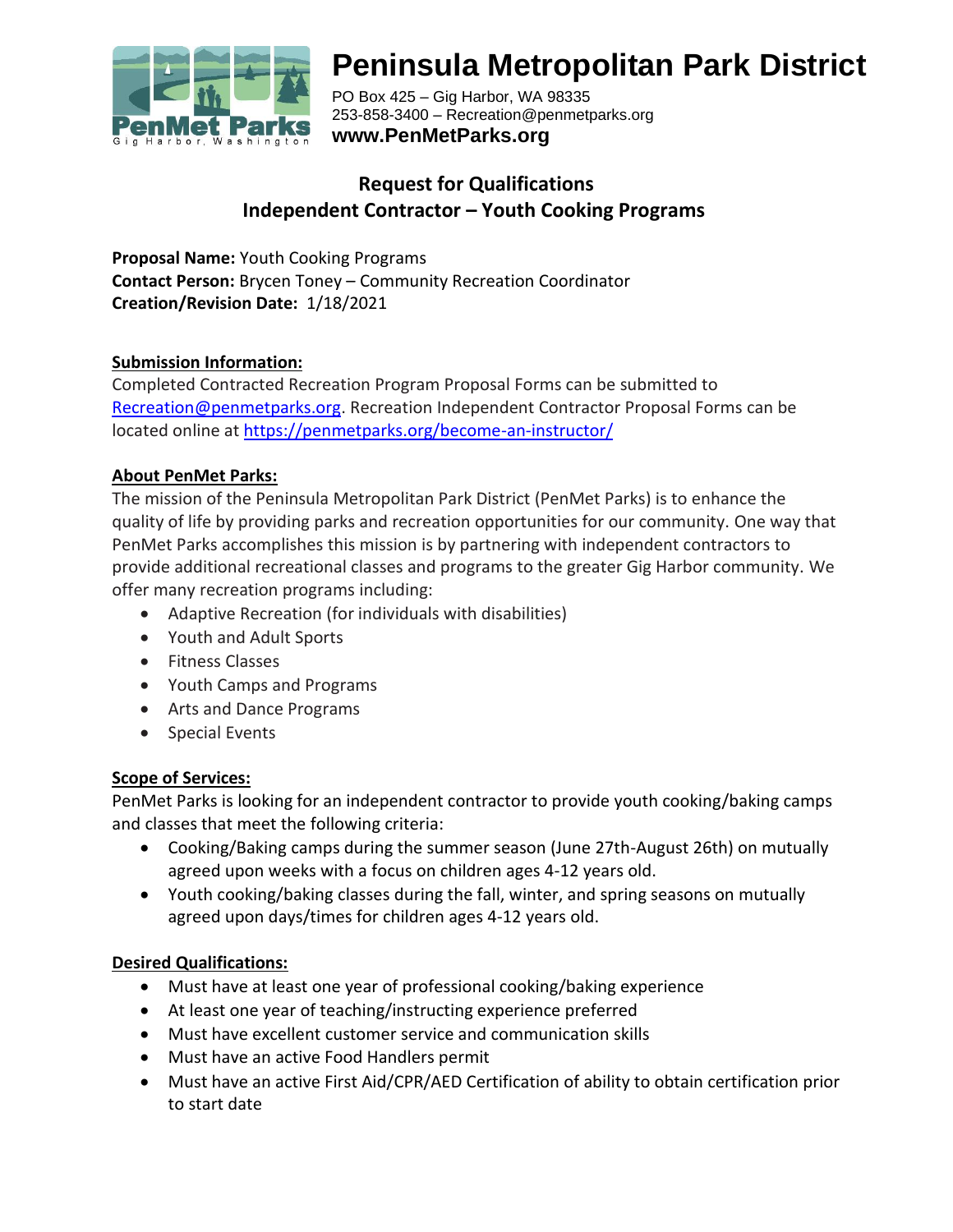## **Essential Responsibilities of the Contractor:**

- 1. Provides staffing and instruction to operate a high-quality program.
- 2. Provides all program materials & supplies.
- 3. Provides detailed program information to PenMet Parks for marketing and registration purposes.
- 4. Actively works with the Recreation Coordinator on program scheduling, marketing, and program evaluation in order to provide a high-quality customer experience.
- 5. Adheres to processes and procedures outlined in the PenMet Parks Independent Contractor Handbook.

## **Essential Responsibilities of PenMet Parks:**

- 1. Provides space for program at an available PenMet Parks facility.
- 2. Provides customer service including answering customer questions, providing program welcome emails, resolving customer requests, communicating program updates, and collecting customer feedback.
- 3. Provides program registration online, in-person, and over the phone. PenMet Parks uses an online registration software called ActiveNet and absorbs the expense of all associated taxes, registration software fees, and credit card fees.
- 4. For camps and extended care programs, PenMet Parks provides comprehensive emergency management software through ePACT.
- 5. Provides marketing in a quarterly Parks and Recreation guide, on the PenMet Parks website, and through limited social media posts.

#### **Supplemental Information:**

- A. **Proposal Process and Information:** Proposals are evaluated based on alignment with PenMet Parks mission & values, current needs of the community, and availability of facility space. PenMet Parks reserves the right to reject any and all proposals in the submittal and evaluation process.
- B. **PAYMENT:** Payment for PenMet Parks contracted services are based on a standard 70/30 percentage split of the program registration fees. The independent contractor receives 70% of the gross revenue collected through program registration fees and PenMet Parks receives 30%. All independent contractors are paid for in the form of a check within 30 days of receiving the finalized invoice. Invoices are able to be submitted on the last day of the program.
- C. **BACKGROUND CHECK:** The contract award shall be contingent upon PenMet Parks receipt of an acceptable background check report for any staff or volunteers that will assist in providing the outlined services.
- D. **EQUAL OPPORTUNITY EMPLOYMENT:** The successful respondent must comply with PenMet Parks equal opportunity requirements. PenMet Parks is committed to a program